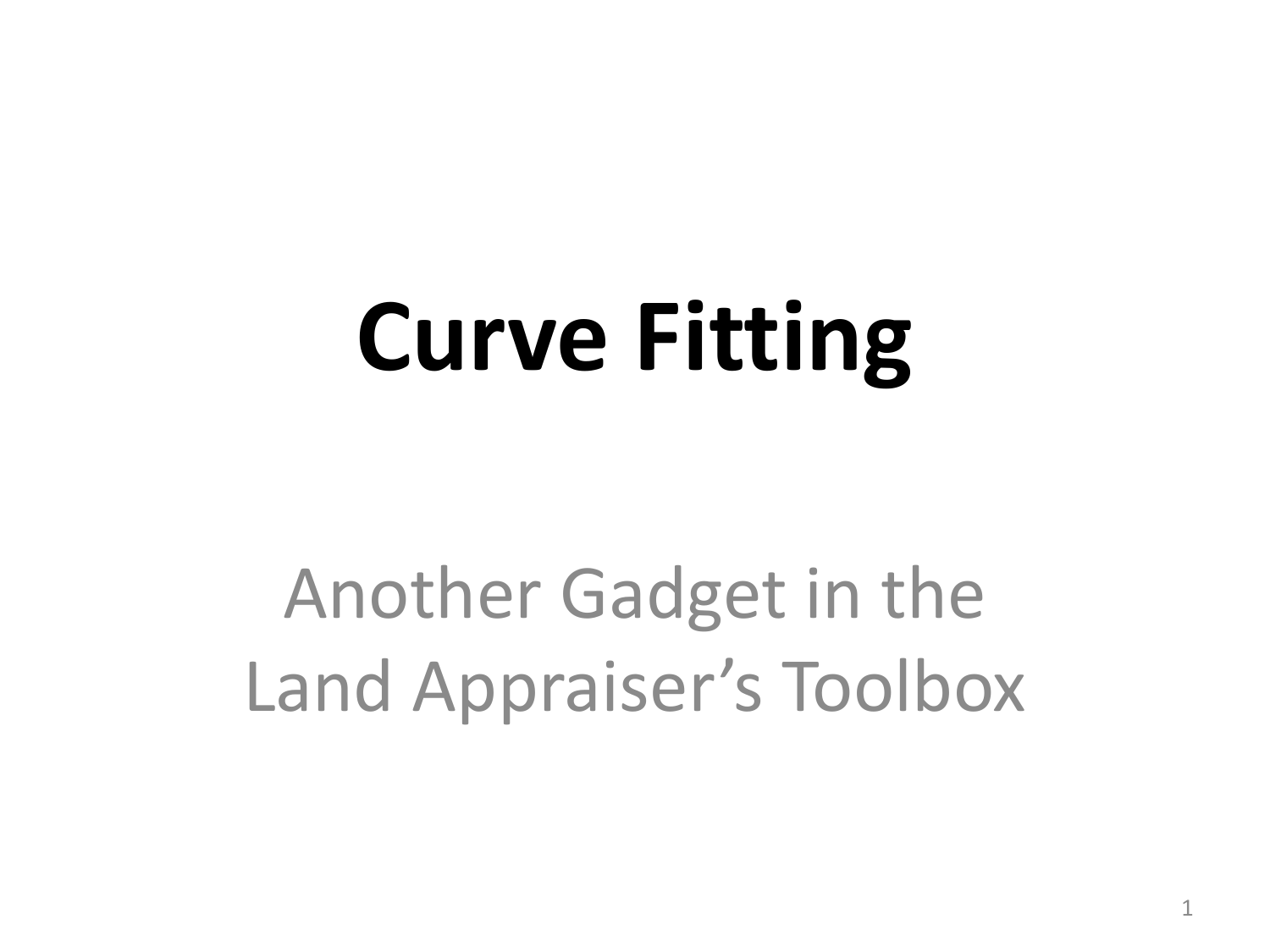# Common Land Valuation Tools

- Sales Analysis
	- $\overline{\phantom{a}}$  \$ / Lot
	- $\overline{\phantom{a}}$  \$ / Square Foot
	- $\frac{1}{5}$  / Acre
	- \$/Front Foot
- Allocation Method
- Abstraction Method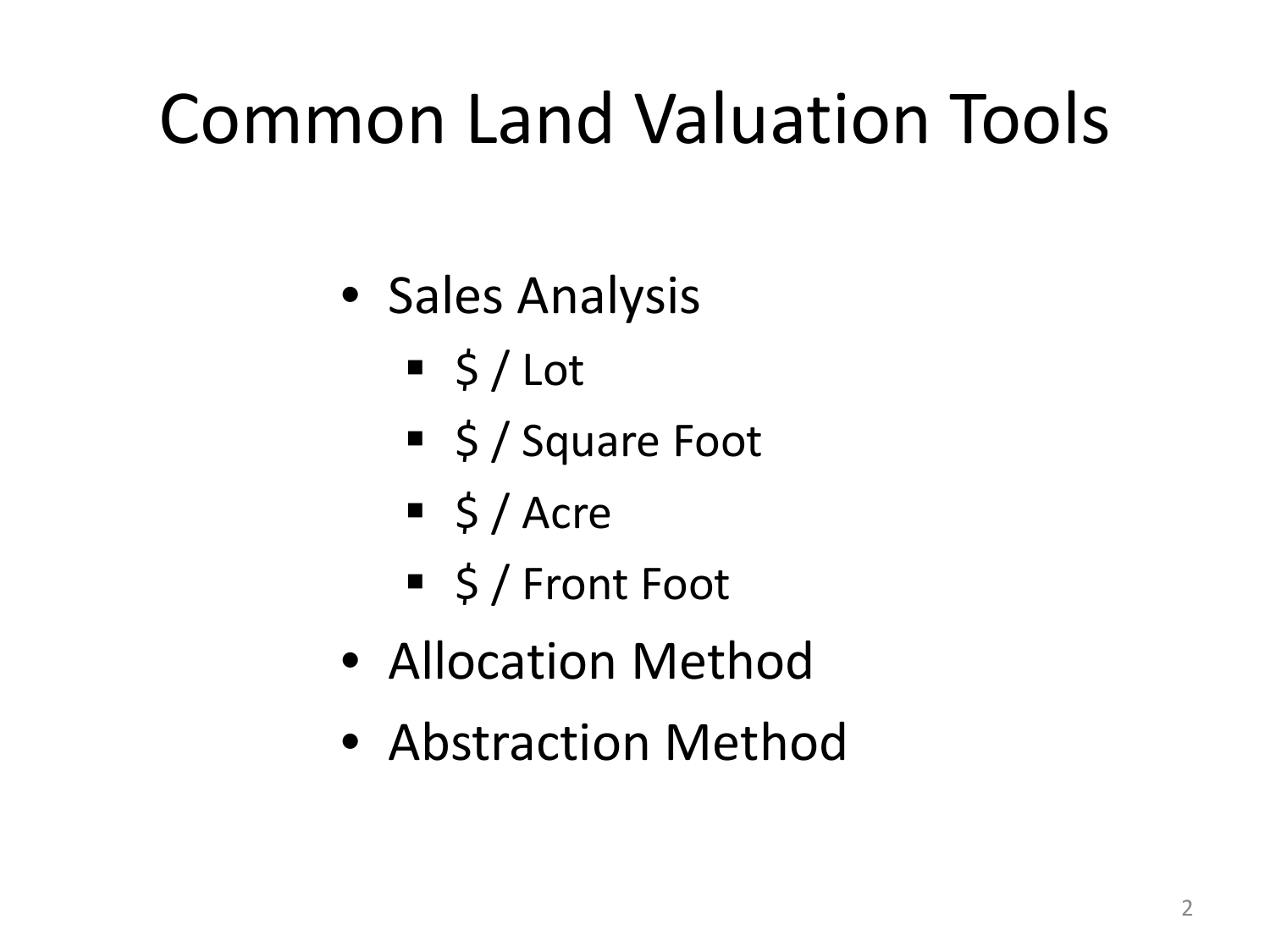# Can it be done better?

| <b>Acreage Chart</b>      |             |                   |                    |             |             |              |                       |  |
|---------------------------|-------------|-------------------|--------------------|-------------|-------------|--------------|-----------------------|--|
| <b>Size Range (acres)</b> |             | <b>Unit Value</b> | <b>Value Range</b> |             |             |              | <b>Trouble Points</b> |  |
| Low                       | <b>High</b> | \$/acre           | Low                | <b>High</b> | <b>Size</b> | <b>Value</b> |                       |  |
| 2.00                      | 4.99        | \$3,000           | \$6,000            | \$14,970    | 4.20        | \$12,600     |                       |  |
| 5.00                      | 9.99        | \$2,500           | \$12,500           | \$24,975    | 8.10        | \$20,250     |                       |  |
| 10.00                     | 19.99       | \$2,000           | \$20,000           | \$39,980    | 15.10       | \$30,200     |                       |  |
| 20.00                     | 39.99       | \$1,500           | \$30,000           | \$59,985    | 32.10       | \$48,150     |                       |  |
| 40.00                     | 80,00       | \$1,200           | \$48,000           | \$96,000    |             |              |                       |  |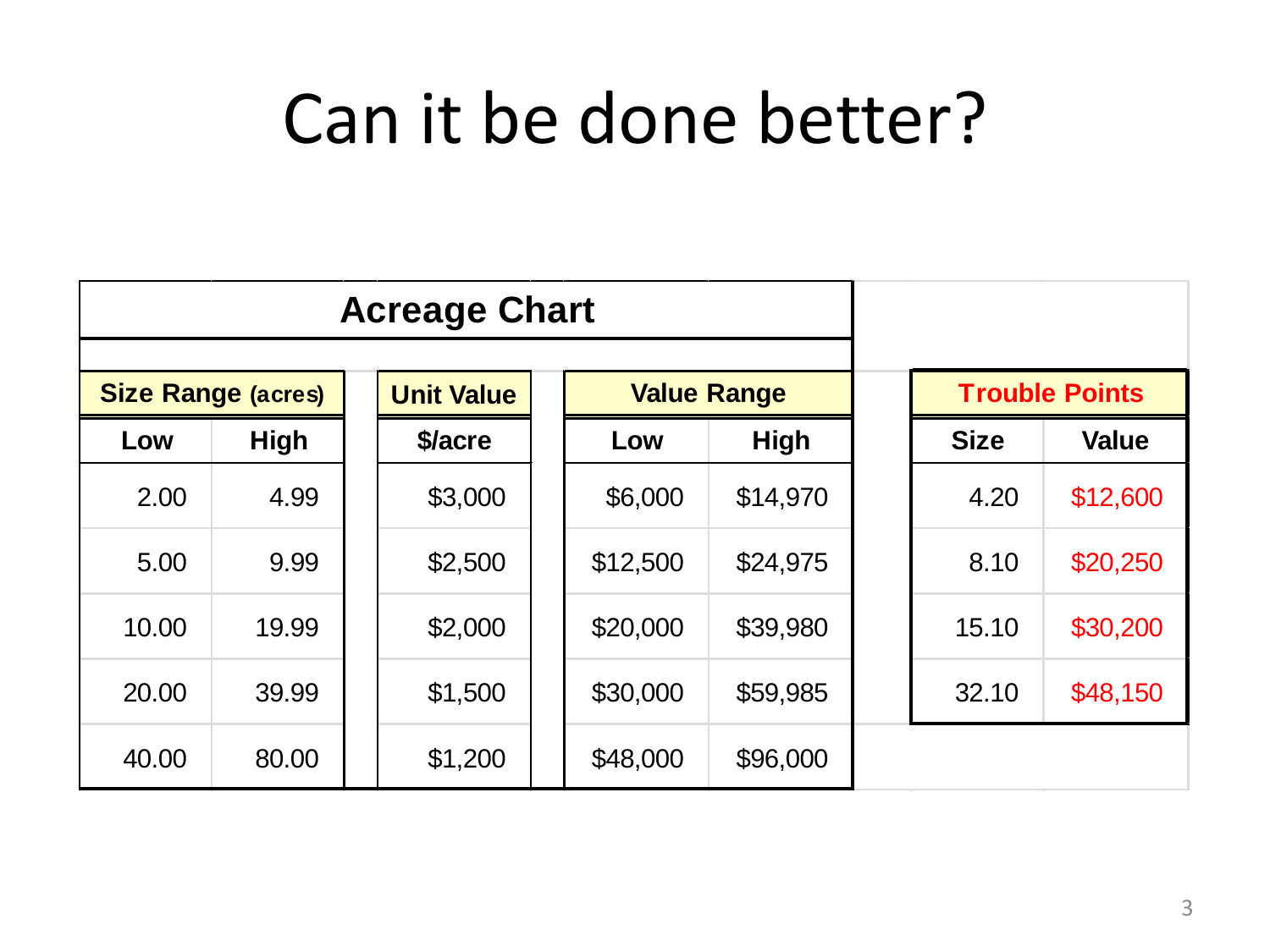# Example 1 **62 Sales: 3 to 40 acres**

 Prices: \$12,500 to \$38,700 \$/acre: \$560 to \$6,500

| <b>Sale</b><br><b>Number</b> | Acre<br><b>Size</b> | <b>Sale</b><br><b>Price</b> | <b>Unit Price</b><br>\$/acre) |  |
|------------------------------|---------------------|-----------------------------|-------------------------------|--|
|                              |                     |                             |                               |  |
| 1                            | 2.77                | \$13,636                    | \$4,923                       |  |
| $\overline{2}$               | 2.99                | \$12,875                    | \$4,306                       |  |
| 3                            | 3.83                | \$20,163                    | \$5,264                       |  |
| 4                            | 3.97                | \$15,305                    | \$3,855                       |  |
| 5                            | 4.00                | \$17,226                    | \$4,307                       |  |
| 6                            | 4.00                | \$14,495                    | \$3,624                       |  |
| 7                            | 4.00                | \$14,495                    | \$3,624                       |  |
| 8                            | 4.13                | \$15,302                    | \$3,705                       |  |
| 9                            | 4.21                | \$13,377                    | \$3,177                       |  |
| 10                           | 5.00                | \$29,000                    | \$5,800                       |  |
| 11                           | 5.01                | \$17,734                    | \$3,540                       |  |
| 12                           | 5.07                | \$18,544                    | \$3,658                       |  |
| 13                           | 5.11                | \$12,551                    | \$2,456                       |  |
| 14                           | 5.33                | \$14,495                    | \$2,720                       |  |
| 15                           | 5.87                | \$22,592                    | \$3,849                       |  |
| 16                           | 5.96                | \$38,707                    | \$6,494                       |  |
| 17                           | 6.00                | \$16,426                    | \$2,738                       |  |
| 18                           | 6.00                | \$18,077                    | \$3,013                       |  |
| 19                           | 6.00                | \$16,114                    | \$2,686                       |  |
| 20                           | 6.00                | \$17,005                    | \$2,834                       |  |
| 21                           | 6.00                | \$20,163                    | \$3,361                       |  |
| 22                           | 6.00                | \$20,973                    | \$3,496                       |  |
| 23                           | 6.00                | \$22,858                    | \$3,810                       |  |
| 24                           | 6.00                | \$14,714                    | \$2,452                       |  |
| 25                           | 6.01                | \$17,734                    | \$2,951                       |  |
| 26                           | 6.01                | \$18,544                    | \$3,086                       |  |
| 27                           | 6.12                | \$16,114                    | \$2,633                       |  |
| 28                           | 6.38                | \$15,598                    | \$2,445                       |  |
| 29                           | 6.44                | \$16,114                    | \$2,502                       |  |
| 30                           | 6.63                | \$17,616                    | \$2,657                       |  |
| 31                           | 7.00                | \$14,339                    | \$2,048                       |  |
| 32                           | 7.00                | \$17,843                    | \$2,549                       |  |

| Sale<br>Number | Acre<br><b>Size</b> | <b>Sale</b><br><b>Price</b> | <b>Unit Price</b><br>( <b>Since</b> ) |
|----------------|---------------------|-----------------------------|---------------------------------------|
|                |                     |                             |                                       |
| 33             | 7.00                | \$16,195                    | \$2,314                               |
| 34             | 7.00                | \$17,734                    | \$2,533                               |
| 35             | 7.00                | \$18,544                    | \$2,649                               |
| 36             | 7.00                | \$18,544                    | \$2,649                               |
| 37             | 7.06                | \$21,076                    | \$2,985                               |
| 38             | 7.40                | \$16,114                    | \$2,178                               |
| 39             | 7.62                | \$18,544                    | \$2,434                               |
| 40             | 8.36                | \$16,114                    | \$1,928                               |
| 41             | 9.00                | \$18,544                    | \$2,060                               |
| 42             | 9.00                | \$19,353                    | \$2,150                               |
| 43             | 9.00                | \$20,163                    | \$2,240                               |
| 44             | 10.00               | \$14,495                    | \$1,450                               |
| 45             | 10.00               | \$14,495                    | \$1,450                               |
| 46             | 10.21               | \$18,271                    | \$1,790                               |
| 47             | 10.67               | \$14,435                    | \$1,353                               |
| 48             | 10.98               | \$35,468                    | \$3,230                               |
| 49             | 11.00               | \$20,973                    | \$1,907                               |
| 50             | 11.00               | \$21,783                    | \$1,980                               |
| 51             | 12.00               | \$23,931                    | \$1,994                               |
| 52             | 12.00               | \$20,163                    | \$1,680                               |
| 53             | 12.00               | \$21,783                    | \$1,815                               |
| 54             | 12.00               | \$19,112                    | \$1,593                               |
| 55             | 16.41               | \$19,234                    | \$1,172                               |
| 56             | 18.08               | \$34,728                    | \$1,921                               |
| 57             | 20.00               | \$29,231                    | \$1,462                               |
| 58             | 31.00               | \$30,503                    | \$984                                 |
| 59             | 36.02               | \$26,641                    | \$740                                 |
| 60             | 36.11               | \$26,173                    | \$725                                 |
| 61             | 40.01               | \$24,212                    | \$605                                 |
| 62             | 40.28               | \$22,592                    | \$561                                 |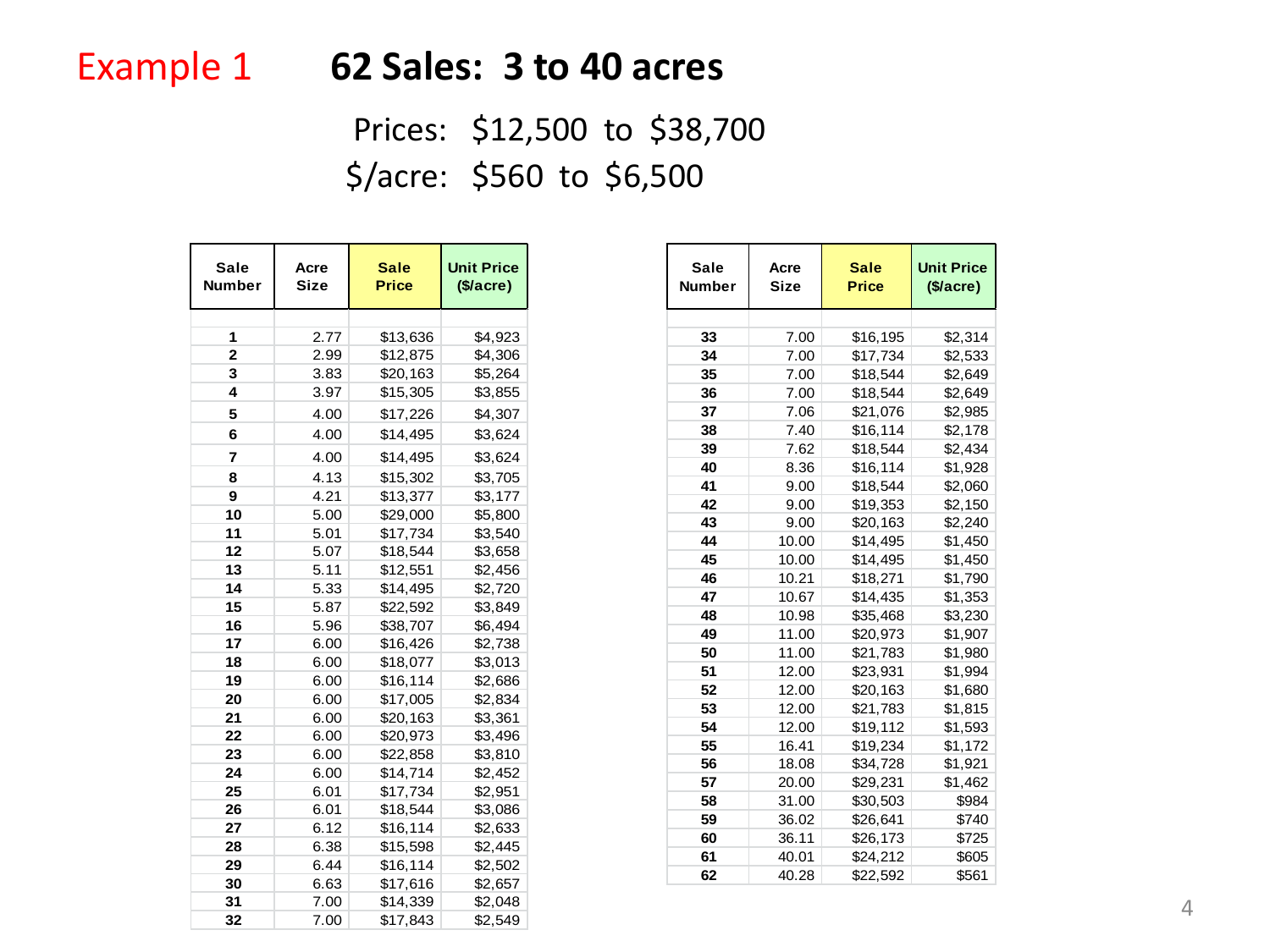### **\$/acre = 11,591 x (Size raised to the Power of -0.765)**

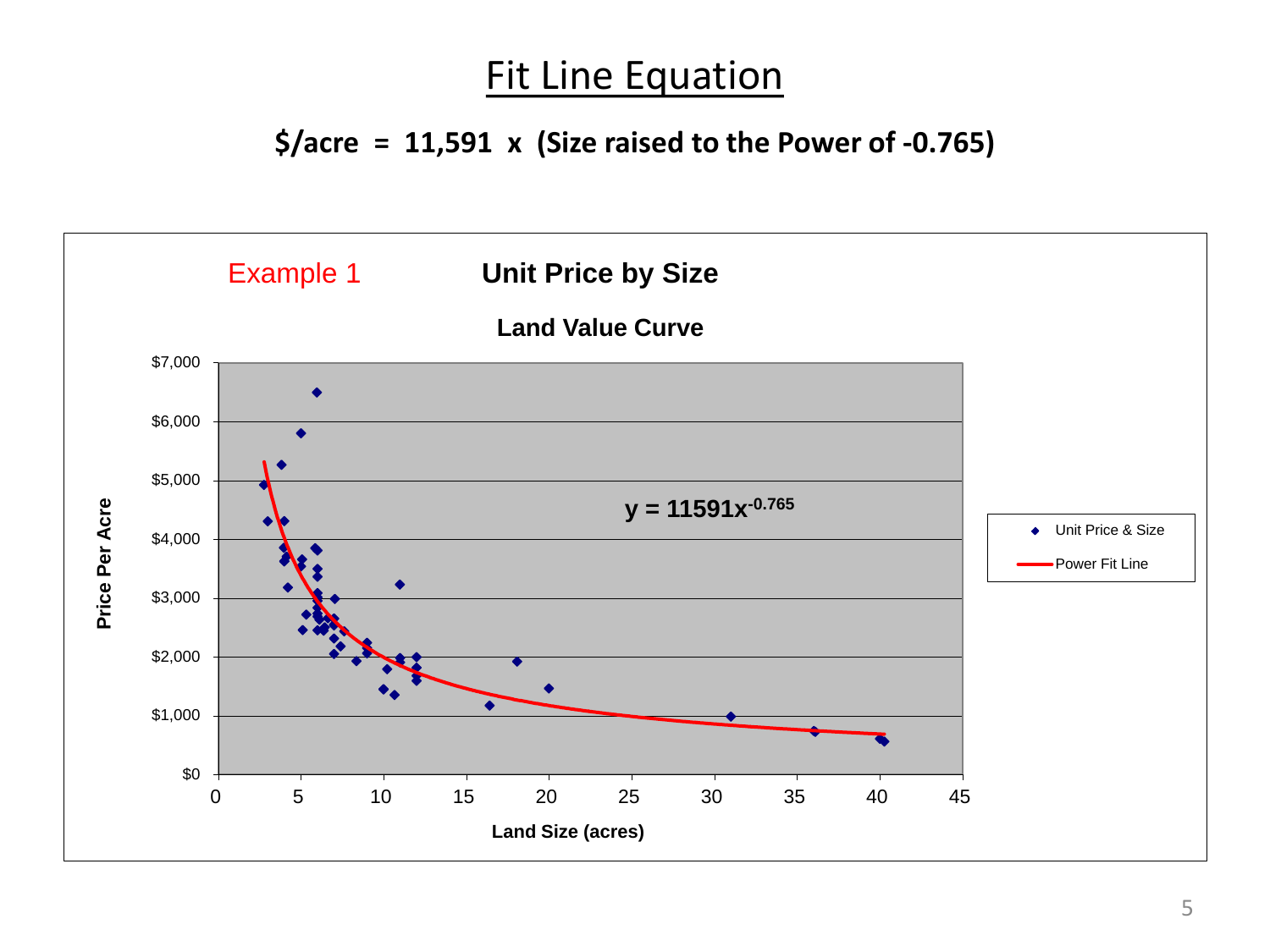### **Price = 11,591 x (Size raised to the Power of 0.2354)**

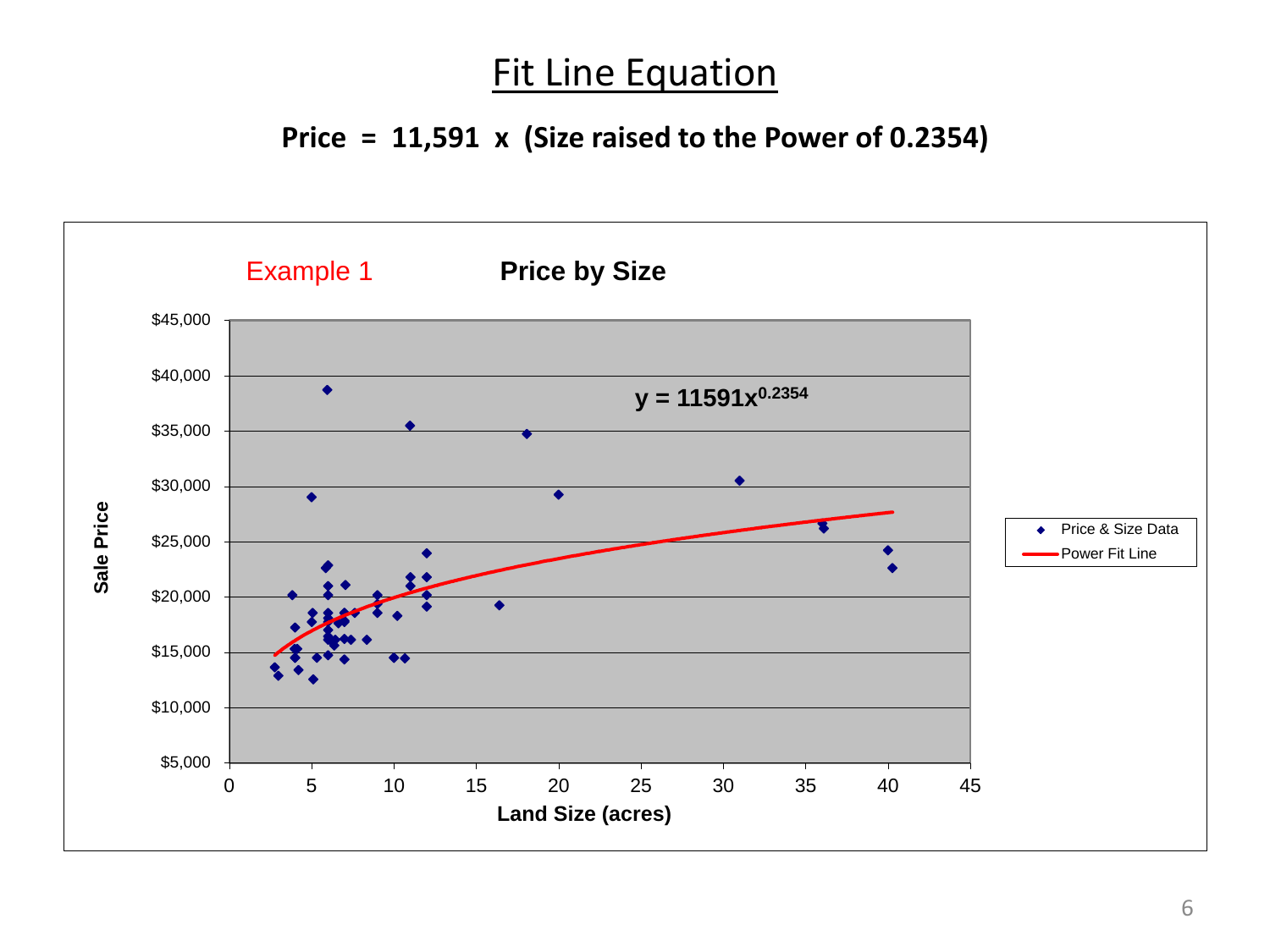# Example 1 **Sale Ratio Statistics**

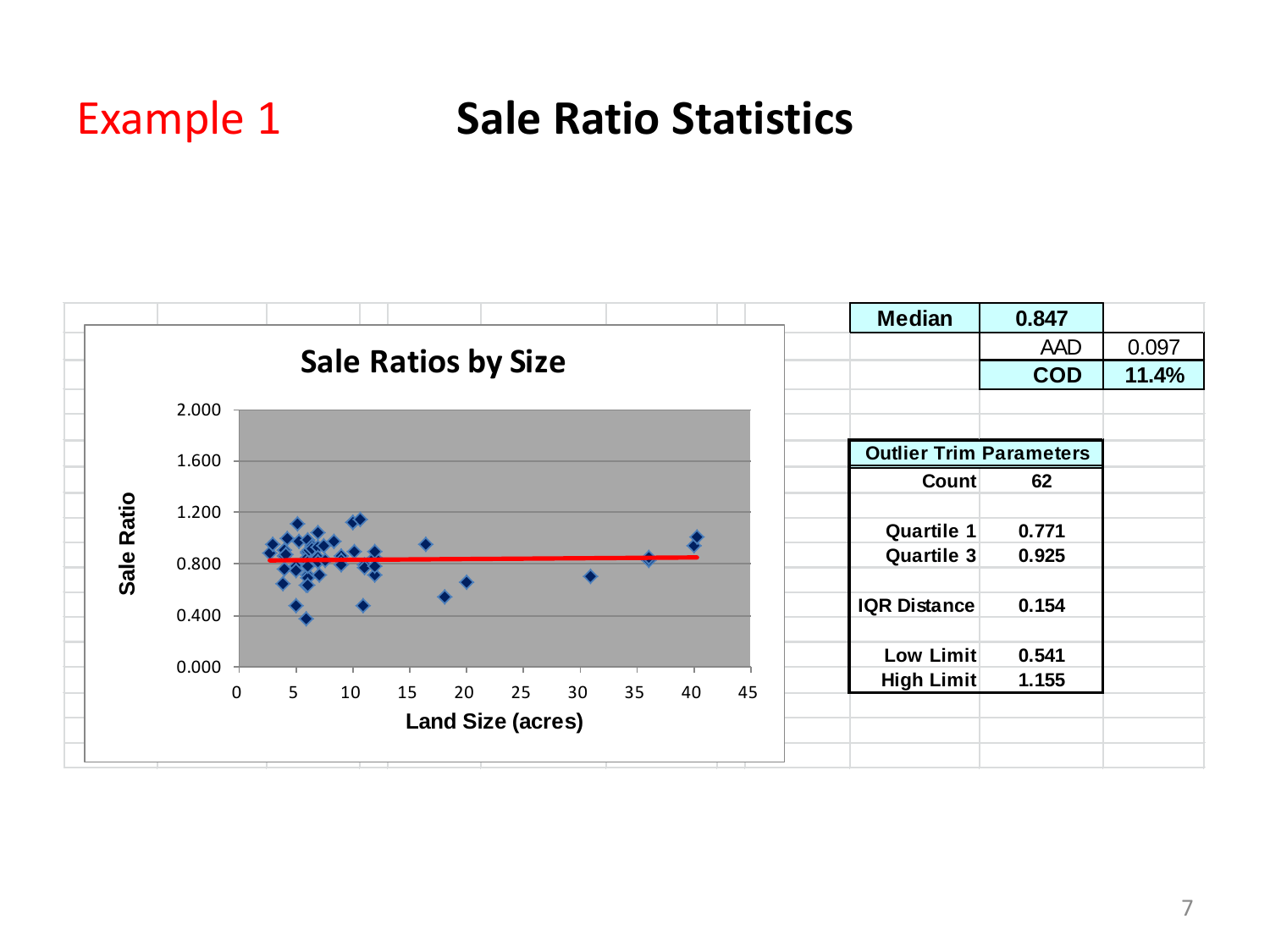# Example 1 **New Unit Values by Size**



Value Per Acre **Value Per Acre**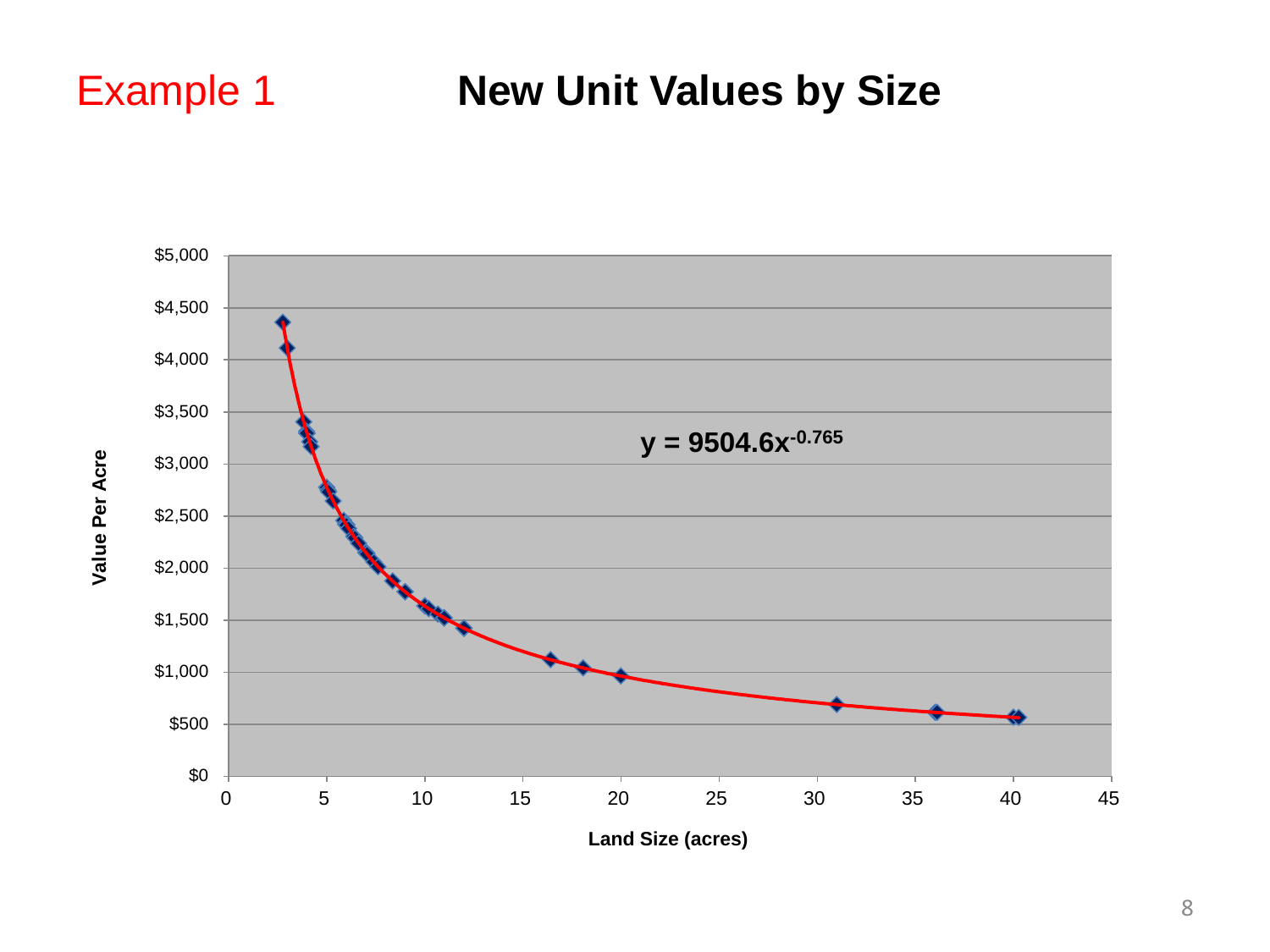## Example 2 **27 Sales: 2.5 to 119 acres**

 Prices: \$5,200 to \$66,000 \$/acre: \$320 to \$7,800

| <b>Sale</b><br><b>Number</b> | Acre<br><b>Size</b> | <b>Sale</b><br><b>Price</b> | <b>Unit Price</b><br>\$/acre) |  |
|------------------------------|---------------------|-----------------------------|-------------------------------|--|
|                              |                     |                             |                               |  |
| 1                            | 2.52                | \$16,600                    | \$6,587                       |  |
| $\mathbf 2$                  | 2.52                | \$18,882                    | \$7,493                       |  |
| 3                            | 4.02                | \$18,237                    | \$4,537                       |  |
| 4                            | 4.07                | \$31,575                    | \$7,758                       |  |
| 5                            | 5.00                | \$5,162                     | \$1,032                       |  |
| 6                            | 5.00                | \$18,171                    | \$3,634                       |  |
| 7                            | 5.06                | \$8,409                     | \$1,662                       |  |
| 8                            | 5.35                | \$16,873                    | \$3,154                       |  |
| 9                            | 7.42                | \$14,249                    | \$1,920                       |  |
| 10                           | 8.77                | \$16,043                    | \$1,829                       |  |
| 11                           | 9.14                | \$39,559                    | \$4,328                       |  |
| 12                           | 10.86               | \$13,243                    | \$1,219                       |  |
| 13                           | 10.86               | \$15,196                    | \$1,399                       |  |
| 14                           | 20.00               | \$17,334                    | \$867                         |  |

| Sale<br><b>Number</b> | Acre<br><b>Size</b> | Sale<br><b>Price</b> | <b>Unit Price</b><br>\$/acre) |
|-----------------------|---------------------|----------------------|-------------------------------|
|                       |                     |                      |                               |
| 15                    | 34.09               | \$23,379             | \$686                         |
| 16                    | 36.41               | \$15,290             | \$420                         |
| 17                    | 36.45               | \$35,426             | \$972                         |
| 18                    | 36.56               | \$10,695             | \$293                         |
| 19                    | 38.11               | \$66,036             | \$1,733                       |
| 20                    | 39.99               | \$15,146             | \$379                         |
| 21                    | 40.00               | \$27,197             | \$680                         |
| 22                    | 40.00               | \$28,322             | \$708                         |
| 23                    | 40.00               | \$17,924             | \$448                         |
| 24                    | 40.38               | \$16,120             | \$399                         |
| 25                    | 80.01               | \$49,538             | \$619                         |
| 26                    | 80.03               | \$29,923             | \$374                         |
| 27                    | 119.35              | \$37,865             | \$317                         |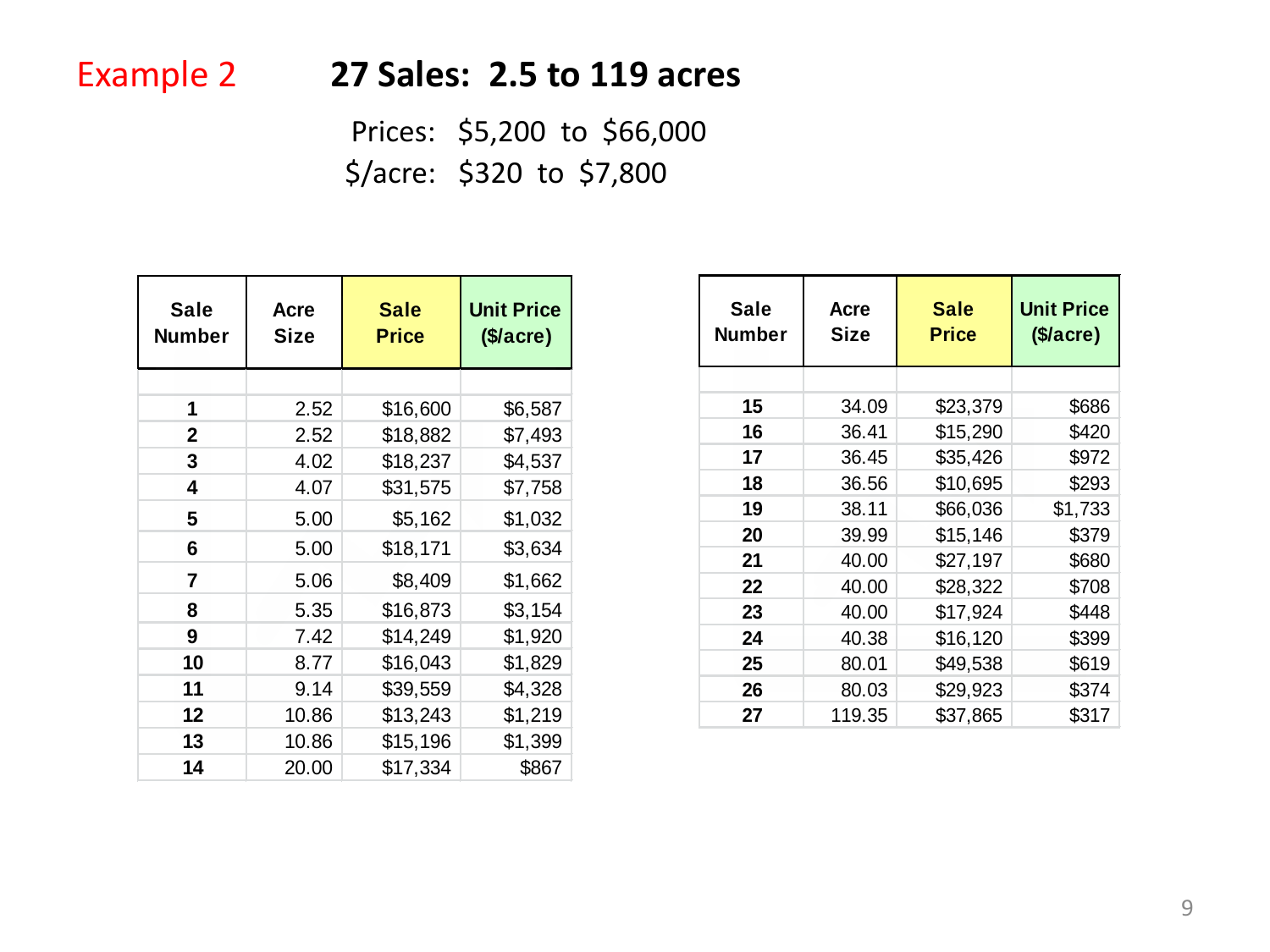## **\$/acre = 10,938 x (Size raised to the Power of -0.784)**

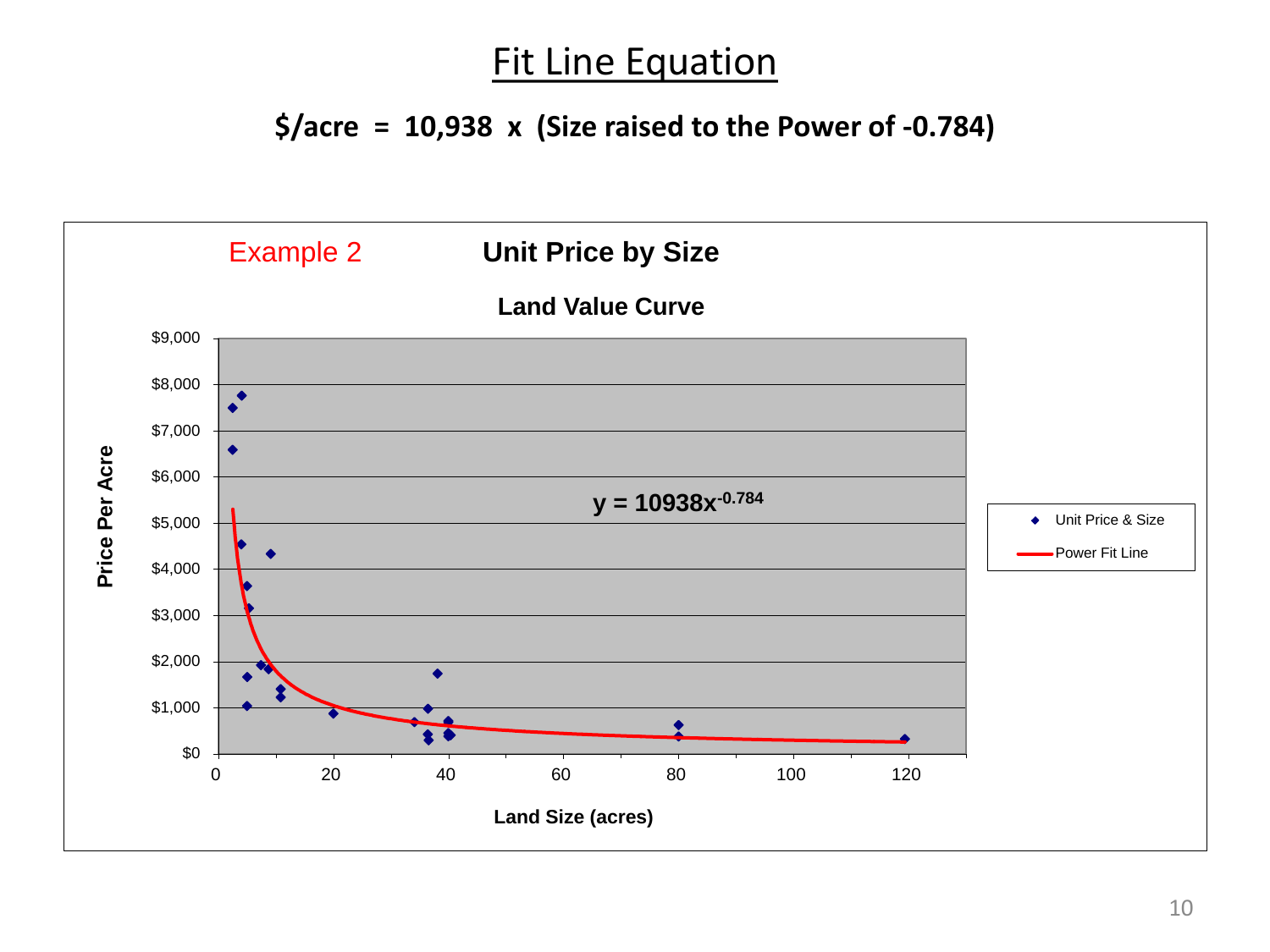### **Price = 10,938 x (Size raised to the Power of 0.2159)**

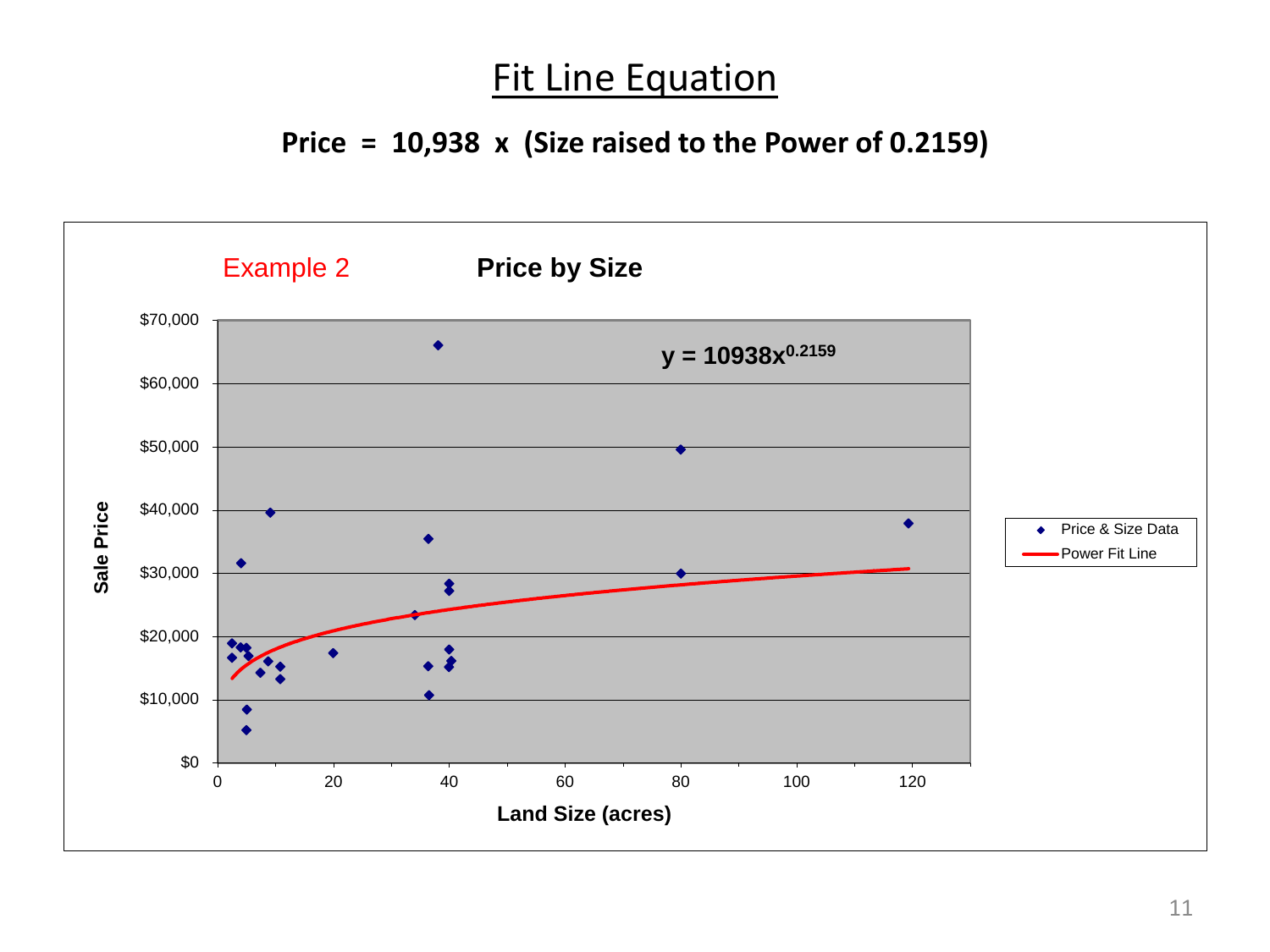# Example 2 **Sale Ratio Statistics**